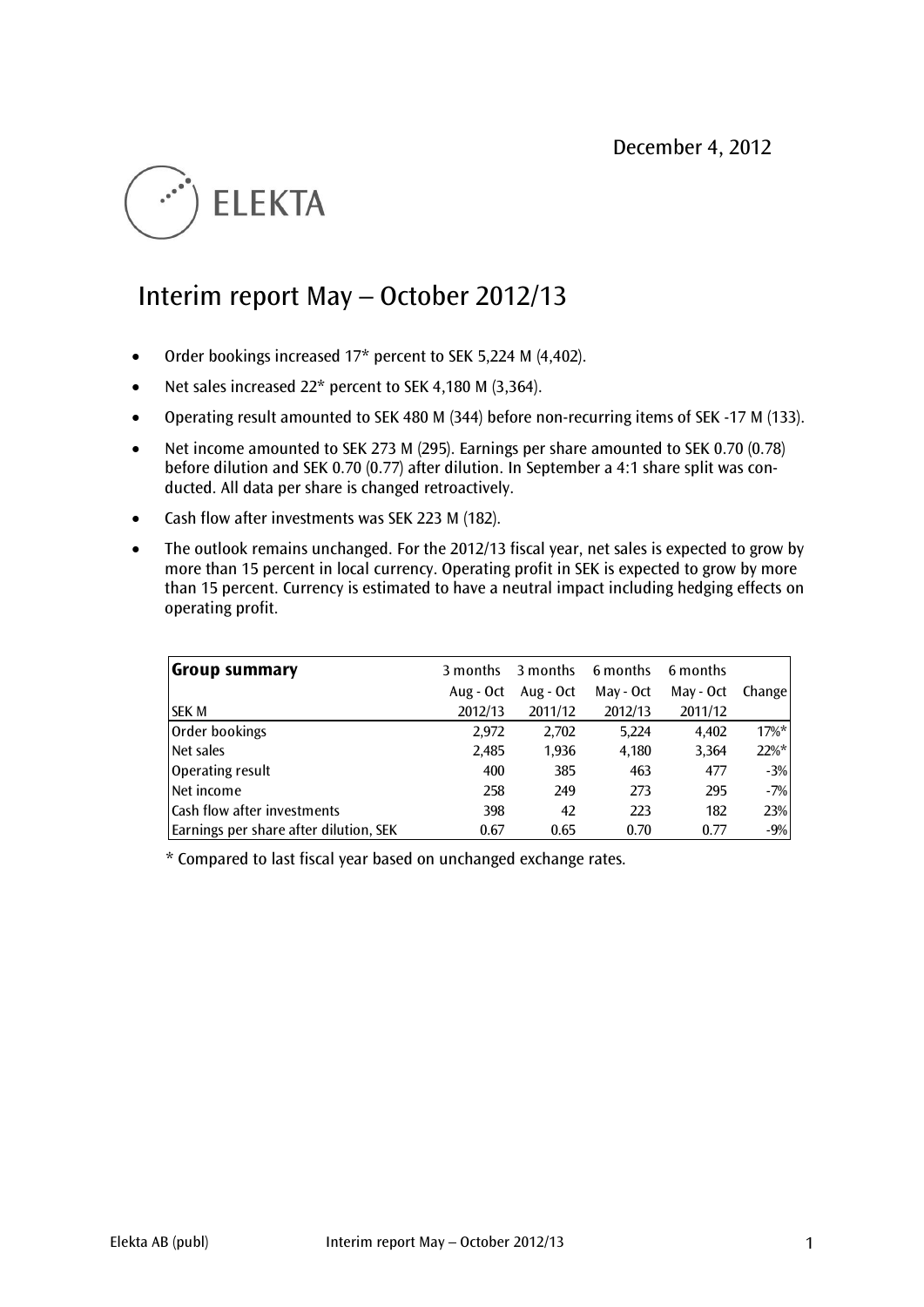## **President and CEO comments**

I am pleased with Elekta's performance in the second quarter, which has shown continued good demand, strong deliveries and improved cash flow. Order bookings continued to grow and increased by 12\* percent for the first six months. A structural expansion of cancer care is continuing in many emerging markets and by establishing operations at an early stage in these areas, Elekta has a market-leading position. Demand is also generally favorable in established markets where Elekta continues to provide means for high quality and cost-efficient cancer care for an increasing number of patients.

The success of Elekta's new Agility beam-shaping solution continues and demand for the solution is strong. More than 100 systems have been delivered and it is gratifying that a growing number of patients now have access to treatment with Agility. The unique combination of exceptional resolution, speed and low radiation leakage allows our users to adapt each treatment without compromising conformity.

Deliveries were strong during the second quarter and for the first six months net sales increased by 22<sup>\*\*</sup> percent. Operating result increased to SEK 480 M (344) before non-recurring items. The decline in reported net income is mainly an effect of last year's positive non-recurring items.

Our activities aimed at strengthening cash flow are yielding results. Cash flow after investments amounted to SEK 398 M (42) for the quarter. Working capital declined by 18 percent compared with the end of the preceding fiscal year. The cash conversion rate amounted to 51 percent for the first six months. Our aim of achieving a cash conversion rate in excess of 70 percent remains.

The need for cancer care is growing throughout the world and Elekta is positioned better than ever to help more patients live a better life thanks to high-quality and cost-efficient cancer care. Elekta's growth strategy is continuing and the use of radiation therapy has the potential to increase substantially in most markets in coming years. Our ongoing project aimed at facilitating treatment combined with advanced imaging through magnetic resonance (MR) is proceeding according to plan.

We foresee significant potential for continued growth and believe that market demand will remain favorable. However, in some markets a weak economic development and high levels of public debt might mean less availability of financing and reduced future health care spending by the governments.

The outlook remains unchanged. We anticipate that net sales for full-year 2012/13 will increase by more than 15 percent in local currency. Operating profit in SEK is expected to increase by more than 15 percent. Exchange rate effects, including hedging effects, are estimated to have a neutral impact on operating profit.

Tomas Puusepp President and CEO

<sup>\*</sup>Compared to last fiscal year based on unchanged exchange rates and for comparable units. \*\*Compared to last fiscal year based on unchanged exchange rates.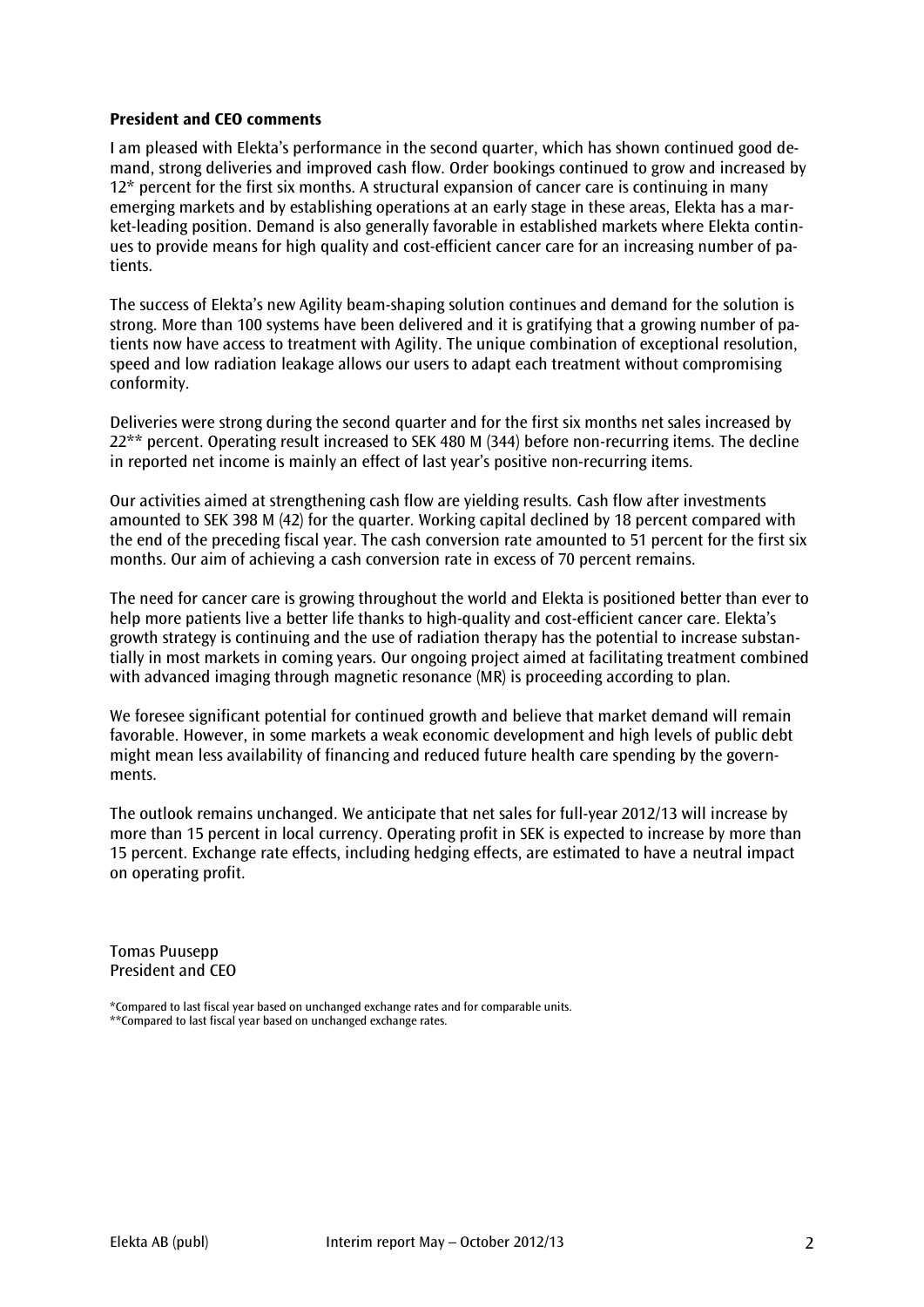*Presented amounts refer to the six-month period unless otherwise stated. Amounts within parentheses indicate comparative values for the same period last fiscal year.* 

## **Order bookings and order backlog**

Order bookings increased 19 percent to SEK 5,224 M (4,402). Order bookings increased 17 percent based on unchanged exchange rates. Order bookings during the second quarter amounted to SEK 2,972 M (2,702).

Order backlog was SEK 11,381 M, compared to SEK 10,546 M on April 30, 2012. Order backlog is converted at closing exchange rates. The translation of the backlog at exchange rates on October 31, 2012 compared to exchange rates on April 30, 2012 resulted in a negative translation difference of SEK 222 M.

| <b>Order bookings</b>          | 3 months  | 3 months  |         | 6 months  | 6 months  |         | 12 months |        | 12 months |
|--------------------------------|-----------|-----------|---------|-----------|-----------|---------|-----------|--------|-----------|
|                                | Aug - Oct | Aug - Oct | Changel | May - Oct | May - Oct | Changel | rolling   | Change | May-Apr   |
| <b>SEK M</b>                   | 2012/13   | 2011/12   |         | 2012/13   | 2011/12   |         | 2011/12   |        | 2011/12   |
| North and South America        | 1.025     | 935       | 10%     | 1.920     | 1.525     | 26%     | 4.476     | 26%    | 4.081     |
| Europe, Middle East and Africa | 939       | 949       | $-1%$   | 1.563     | 1.502     | 4%      | 3.714     | 19%    | 3,653     |
| Asia Pacific                   | 1.008     | 818       | 23%     | 1.741     | 1.375     | 27%     | 3.447     | 30%    | 3,081     |
| Group                          | 2.972     | 2.702     | 10%     | 5.224     | 4.402     | 19%     | 11.637    | 25%    | 10,815    |

# **Market development**

# *North and South America*

Order bookings continued to grow and increased by 26 percent for the six-month period. Based on unchanged exchange rates and for comparable units, order bookings increased by 19 percent.

In North America, the incidence of cancer is growing mainly because of an aging and growing population. In addition, there is a need for investments to gradually replace the large installed base of linear accelerators. In the US, 2013 reimbursement levels for radiation therapy were communicated and the outcome was generally more favorable than the preliminary levels proposed.

Like other emerging markets, the South American market is driven by a substantial shortage of treatment capacity and an increased focus on improving cancer care. An important public procurement process for radiation therapy equipment is currently in progress in Brazil. Elekta's order bookings in South America grew strongly during the second quarter, primarily in markets outside Brazil. When combined with Elekta's increasing presence in certain countries, this level of progress supports the company's long-term growth prospects on this continent.

The contribution margin for the region was 32 percent (31).

# *Region Europe, Middle East and Africa*

Order bookings grew by 4 percent for the six-month period. Based on unchanged exchange rates and for comparable units, order bookings increased by 2 percent.

The market trend was favorable in Europe. Here, demand is driven by investments to gradually replace the existing installed base in radiation therapy equipment, but also by the increasing need for high-quality and cost-efficient cancer care.

Emerging markets in the region are largely characterized by an increased incidence of cancer and capacity shortages of treatment capacity. The demand in the Middle East has declined due to the political instability in the region.

The contribution margin for the region was 31 percent (30).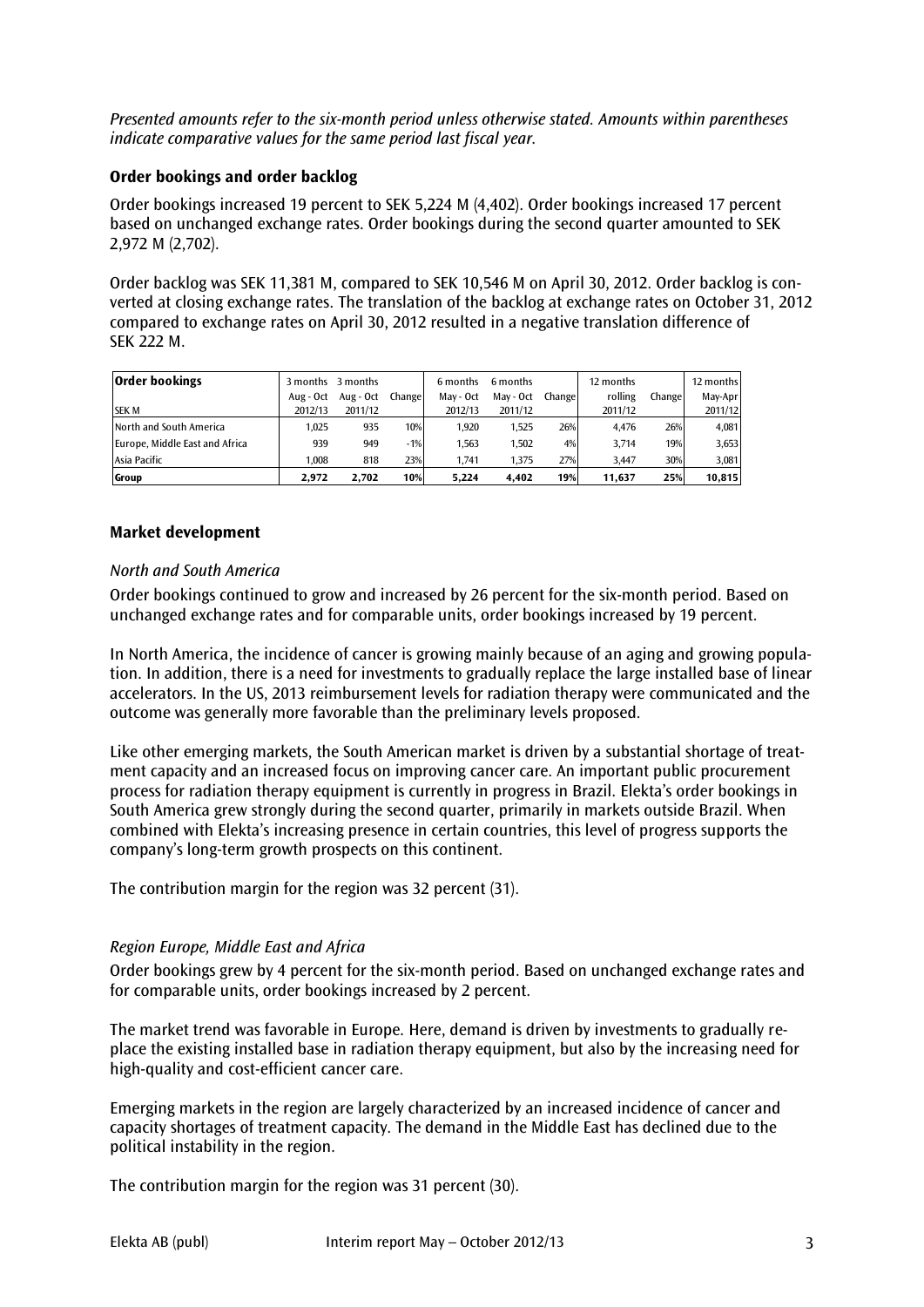# *Region Asia Pacific*

The growth trend was favorable and order bookings increased by 27 percent for the six-month period. Based on unchanged exchange rates and for comparable units, order bookings increased by 15 percent.

In general, the region is characterized by a major shortage of treatment capacity, although countries such as Australia, Japan, Taiwan, Hong Kong and Singapore have highly developed healthcare systems. Elekta is the market leader and, by maintaining a focus on growth, it is well positioned to support care providers in these countries in their endeavor to advance and enhance cancer care. Order bookings were highly favorable in China.

The demand trend in Japan continued to give positive indications during the second quarter. Elekta has a strong presence in neurosurgery and software and is underway to increase its market share in oncology.

The contribution margin for the region was 29 percent (27).

#### **Net sales**

Net sales increased 24 percent to SEK 4,180 M (3,364). Based on unchanged exchange rates net sales grew by 22 percent.

| Net sales                      | 3 months  | 3 months  |         | 6 months  | 6 months  |        | 12 months |        | 12 months |
|--------------------------------|-----------|-----------|---------|-----------|-----------|--------|-----------|--------|-----------|
|                                | Aug - Oct | Aug - Oct | Changel | May - Oct | May - Oct | Change | rolling   | Change | May-Apr   |
| <b>SEK M</b>                   | 2012/13   | 2011/12   |         | 2012/13   | 2011/12   |        | 2011/12   |        | 2011/12   |
| North and South America        | 777       | 672       | 16%     | 1.485     | 1,247     | 19%    | 3,360     | 25%    | 3,122     |
| Europe, Middle East and Africa | 860       | 614       | 40%     | 1.344     | 1.106     | 22%    | 3,444     | 29%    | 3,206     |
| Asia Pacific                   | 848       | 650       | 30%     | 1,351     | 1,011     | 34%    | 3,060     | 27%    | 2.720     |
| Group                          | 2.485     | 1.936     | 28%     | 4.180     | 3.364     | 24%    | 9.864     | 27%    | 9,048     |

## **Earnings**

Operating result before non-recurring items increased 40 percent to SEK 480 M (344). Non-recurring items of SEK -17 M consists of costs for ongoing lawsuits in the US. The effect from changes in exchange rates was negative with approximately SEK 5 M. Gross margin improved to 45 percent (43). Operating margin before non-recurring items amounted to 11 percent (10).

Research and development expenditures, before capitalization of development costs, increased to SEK 438 M (354) equal to 10 percent (11) of net sales.

Costs for Elekta's ongoing incentive programs amounted to SEK 17 M (5).

The change in unrealized exchange rate effects from cash flow hedges amounted to SEK 43 M (-88) and is reported in other comprehensive income. Closing balance of unrealized exchange rate effects from cash flow hedges in shareholders' equity was SEK 78 M (34 on April 30, 2012) exclusive of tax.

Net financial items amounted to SEK -89 M (-62).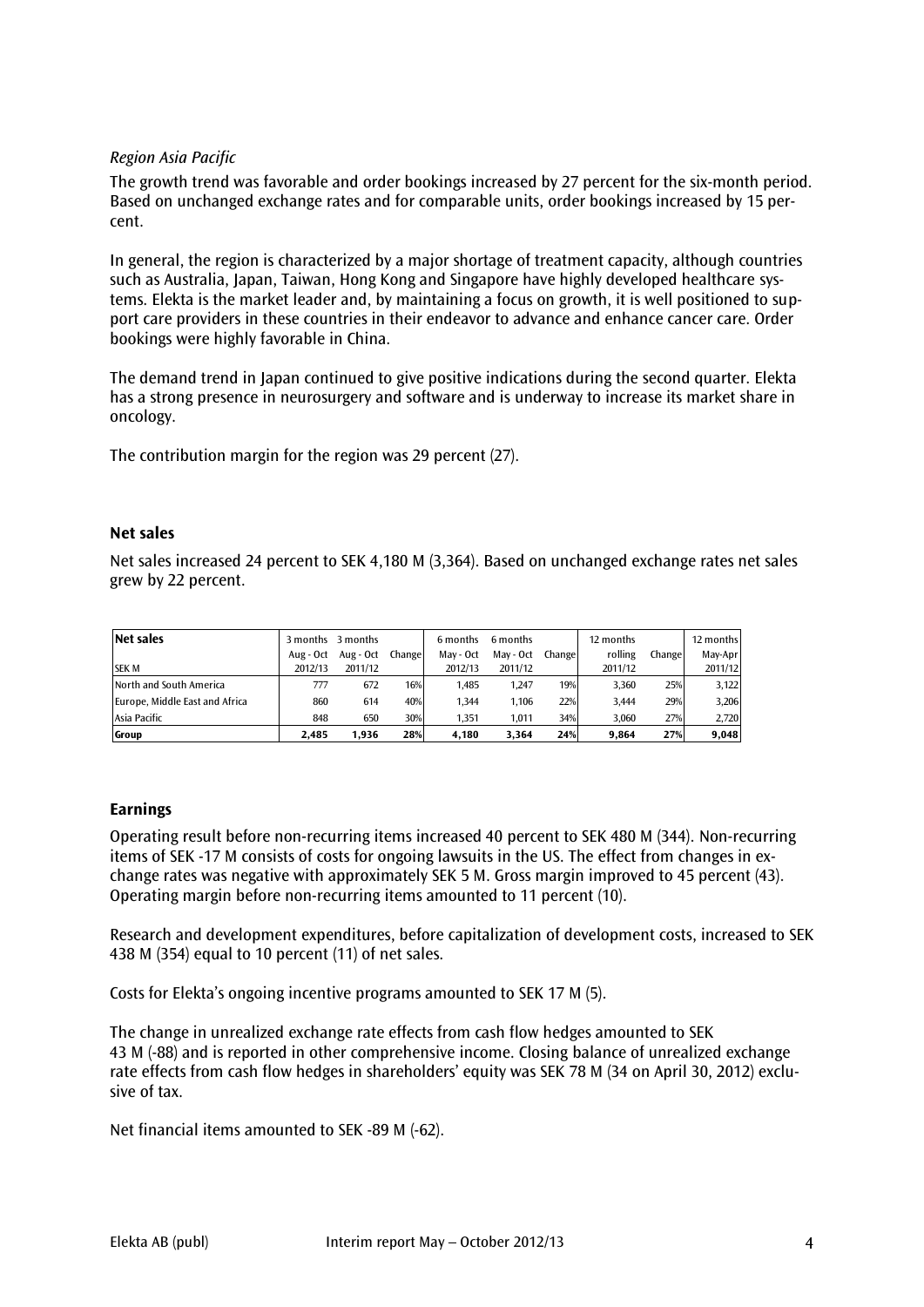Income before tax amounted to SEK 374 M (415). Tax expense amounted to SEK 101 M (120) or 27 percent (29). Net income amounted to SEK 273 M (295).

Earnings per share amounted to SEK 0.70 (0.78) before dilution and SEK 0.70 (0.77) after dilution. In September a 4:1 share split was conducted. All data per share is changed retroactively.

Return on shareholders' equity amounted to 27 percent (28) and return on capital employed amounted to 22 percent (26).

## **Investments and depreciation**

Investments in intangible and tangible fixed assets amounted to SEK 214 M (184). Amortization of intangible assets and depreciation of tangible fixed assets amounted to SEK 171 M (131). Capitalization of development costs and amortization of capitalized development costs amounted to net SEK 79 M (79), of which 61 M (64) relates to the R&D function. Capitalization within the R&D function amounted to SEK 123 M (101) and amortization to SEK 62 M (37).

## **Liquidity and financial position**

Cash flow from operating activities was SEK 437 M (242). Cash flow after investments amounted to SEK 223 M (182). A policy change has been applied for the cash flow. Investments in capitalized intangible assets were previously reported as operating cash flow but are now reported as other investing activities. The figures for previous periods have been changed retroactively to enable comparability. Working capital declined by 18 percent compared with the end of last fiscal year. Cash conversion was 51 percent.

Cash and cash equivalents amounted to SEK 1,589 M (1,895 on April 30, 2012) and interest-bearing liabilities amounted to SEK 4,485 M (4,530 on April 30, 2012). Thus, net debt amounted to SEK 2,896 M (2,635 on April 30, 2012). Net debt/equity ratio was 0.62 (0.53 on April 30, 2012).

#### **Shares**

In September 2012 a 4:1 share split was conducted. During the period but before the share split 451,854 new B-shares were subscribed through exercise of warrants distributed within the framework of the established employee option programs. Total number of registered shares on October 31, 2012 was 382,806,680 divided between 14,250,000 A-shares and 368,556,680 B-shares.

#### **Employees**

The average number of employees was 3,311 (3,226). The average number of employees in the Parent Company was 23 (20).

The number of employees on October 31, 2012 totaled 3,443 whereof Radon had 23 employees. On April 30, 2012, the number of employees in Elekta totaled 3,366.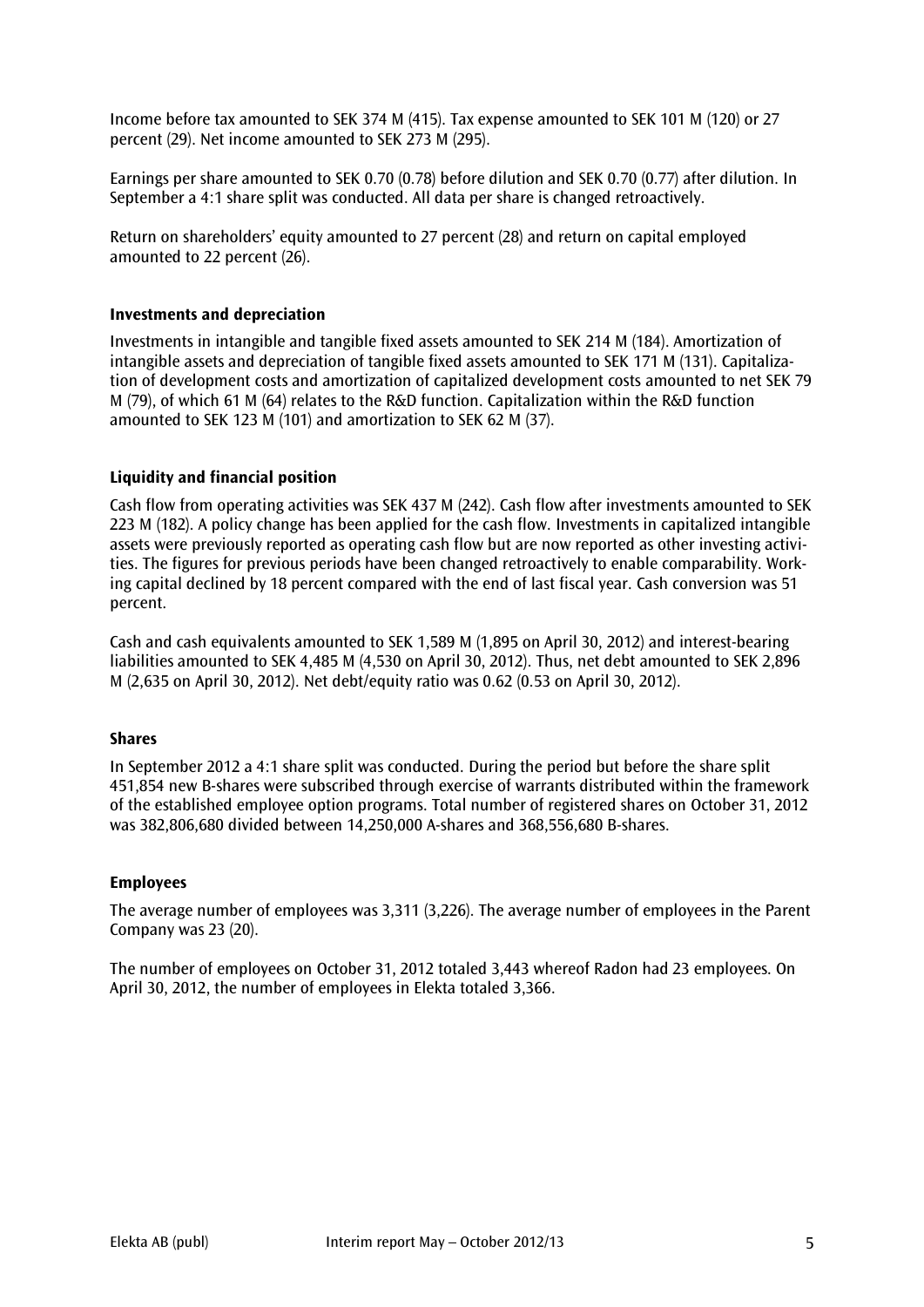# **Risks and uncertainties**

Elekta's ability to deliver treatment equipment is to a large extent dependent on customers' readiness to receive the delivery and to pay within the agreed timeframe. This results in a risk of delayed deliveries and corresponding delayed revenue recognition.

The Group's credit risks are normally limited since customer operations are, to a large extent, financed either directly or indirectly by public funds.

A weak economic development and high levels of public debt might, for some markets, mean less availability of financing for private customers and reduced future health care spending by the governments.

In its operations Elekta is subject to a number of financial risks primarily related to exchange rate fluctuations. In the short term the effect of currency movements is reduced through forward contracts. Hedging is conducted on the basis of expected net sales over a period of up to 24 months. The scope of the hedging is determined by the Company's assessment of currency risks.

Product safety issues and the regulatory approval processes in various countries constitute a risk since they could delay the ability of introducing products into the countries concerned.

A description of the generic risks and uncertainties in Elekta's business can be found in the Annual Report 2011/12 on page 74 and in note 2.

## **Other significant events**

#### *Acquisition of Radon Ltda. group*

On June 19, 2012, Elekta acquired Radon Ltda. group, the leading linear accelerator (linac) service company in Brazil. Most of the service contracts held by the company are with clinics that use equipment delivered by Siemens. The acquisition significantly strengthens Elekta's market position, making it the leading organization for installation, service and aftermarket services. Through the acquisition, Elekta's customer base has increased with 25 percent in Brazil. The acquisition price consists of one fixed amount of SEK 69 M (BRL 21 M) and one variable amount of SEK 27 M (BRL 8 M). Elekta has consolidated Radon Ltda. from June 19, 2012. Goodwill and identifiable intangible assets amount to approximately SEK 92 M (BRL 28 M) calculated with the full variable amount of the acquisition price. Transaction costs related to the acquisition have been expensed when incurred and amount to less than SEK 1 M. Radon Ltda. is expected to add net sales to Elekta by approximately SEK 40 M during the 2012/13 fiscal year. From the date of acquisition Radon Ltda. has contributed with an operating result of BRL 607 K (SEK 2,050 K). The transaction is forecasted to be accretive to Elekta earnings per share (EPS) during Elekta's fiscal year 2012/13.

## *Elekta won USD 35 million tender in China*

In August, 2012, Elekta won a major tender where the Health Department of the People's Liberation Army (PLA) is expanding its capacity to treat cancer. Elekta will deliver a comprehensive range of clinical solutions, including Leksell Gamma Knife®, linear accelerators, brachytherapy equipment and associated software. The total value of the contract amounts to USD 35 million, making it Elekta's largest deal ever in China. The majority of the order was booked in the second quarter.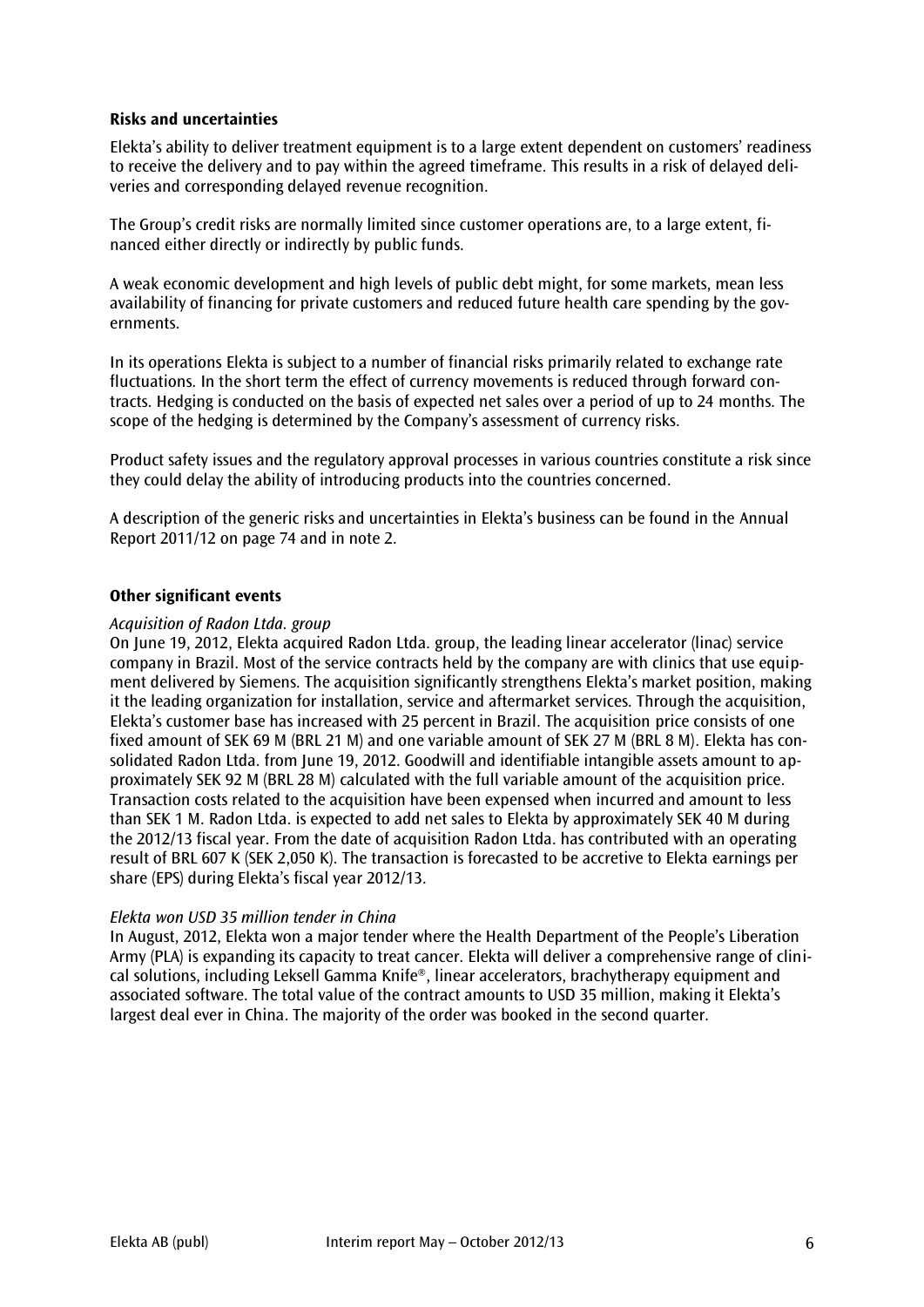## *Varian Medical Systems filed a lawsuit in the United States against Elekta*

The lawsuit with Varian Medical System continues and Elekta is defending itself against the allegations made. So far the costs amount to SEK 17 M for the six-month period. At present no assessment can be made regarding the costs for the full fiscal year.

## **Outlook for fiscal year 2012/13**

The outlook remains unchanged. For the 2012/13 fiscal year, net sales is expected to grow by more than 15 percent in local currency. Operating profit in SEK is expected to grow by more than 15 percent. Currency is estimated to have a neutral impact including hedging effects on operating profit.

Stockholm, December 4, 2012

The Board of Directors and CEO declare that the undersigned interim report provides a fair overview of the parent company's and Group's operations, their financial position and performance, and describes material risks and uncertainties facing the parent company and other companies in the Group.

Akbar Seddigh **Hans Barella** Hans Barella Luciano Cattani<br>
Member of the Board Member of the Board Member of the Board Chairman of the Board

Birgitta Stymne Göransson Siaou-Sze Lien view Wolfgang Reim<br>Member of the Board Member of the Board Member of the Board Member of the Board Member of the Board

Laurent Leksell **Laurent Leksell** Jan Secher **Tomas Puusepp**<br>Member of the Board Member of the Board **President and CEO** 

Member of the Board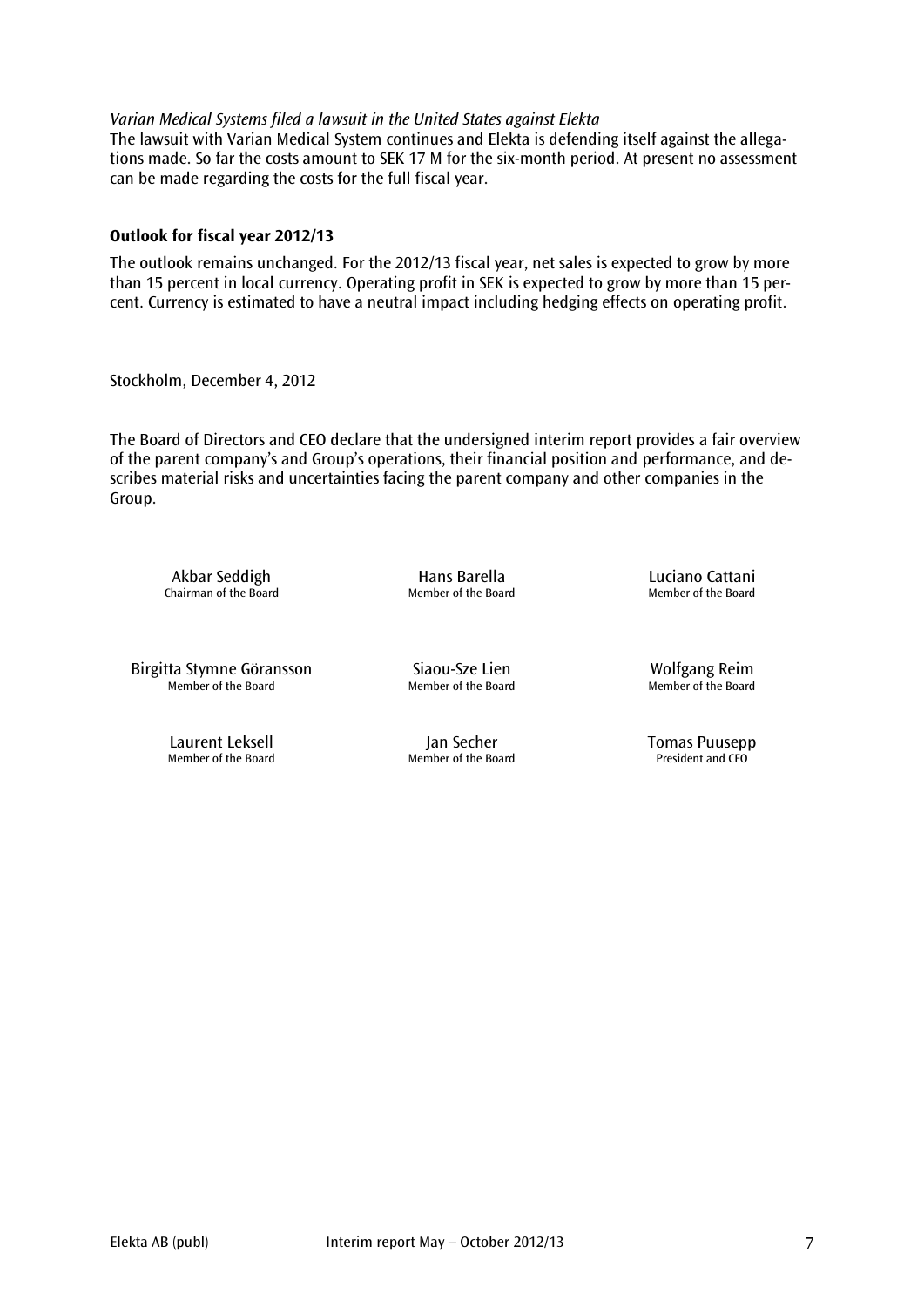# **Report of Review of Interim Financial Information**

## **Introduction**

We have reviewed this report for the period 1 May 2012 to 31 October 2012 for Elekta AB (publ.). The Board of Directors and the CEO are responsible for the preparation and presentation of this interim report in accordance with IAS 34 and the Swedish Annual Accounts Act. Our responsibility is to express a conclusion on this interim report based on our review.

## **Scope of Review**

We conducted our review in accordance with the Swedish Standard on Review Engagements SÖG 2410, Review of Interim Report Performed by the Independent Auditor of the Entity. A review consists of making inquiries, primarily of persons responsible for financial and accounting matters, and applying analytical and other review procedures. A review is substantially less in scope than an audit conducted in accordance with International Standards on Auditing, ISA, and other generally accepted auditing standards in Sweden. The procedures performed in a review do not enable us to obtain assurance that we would become aware of all significant matters that might be identified in an audit. Accordingly, we do not express an audit opinion.

#### **Conclusion**

Based on our review, nothing has come to our attention that causes us to believe that the interim report is not prepared, in all material respects, in accordance with IAS 34 and the Swedish Annual Accounts Act, regarding the Group, and with the Swedish Annual Accounts Act, regarding the Parent Company.

Stockholm, December 4, 2012

*PricewaterhouseCoopers AB*

*Johan Engstam Auditor-in-charge Authorised Public Accountant*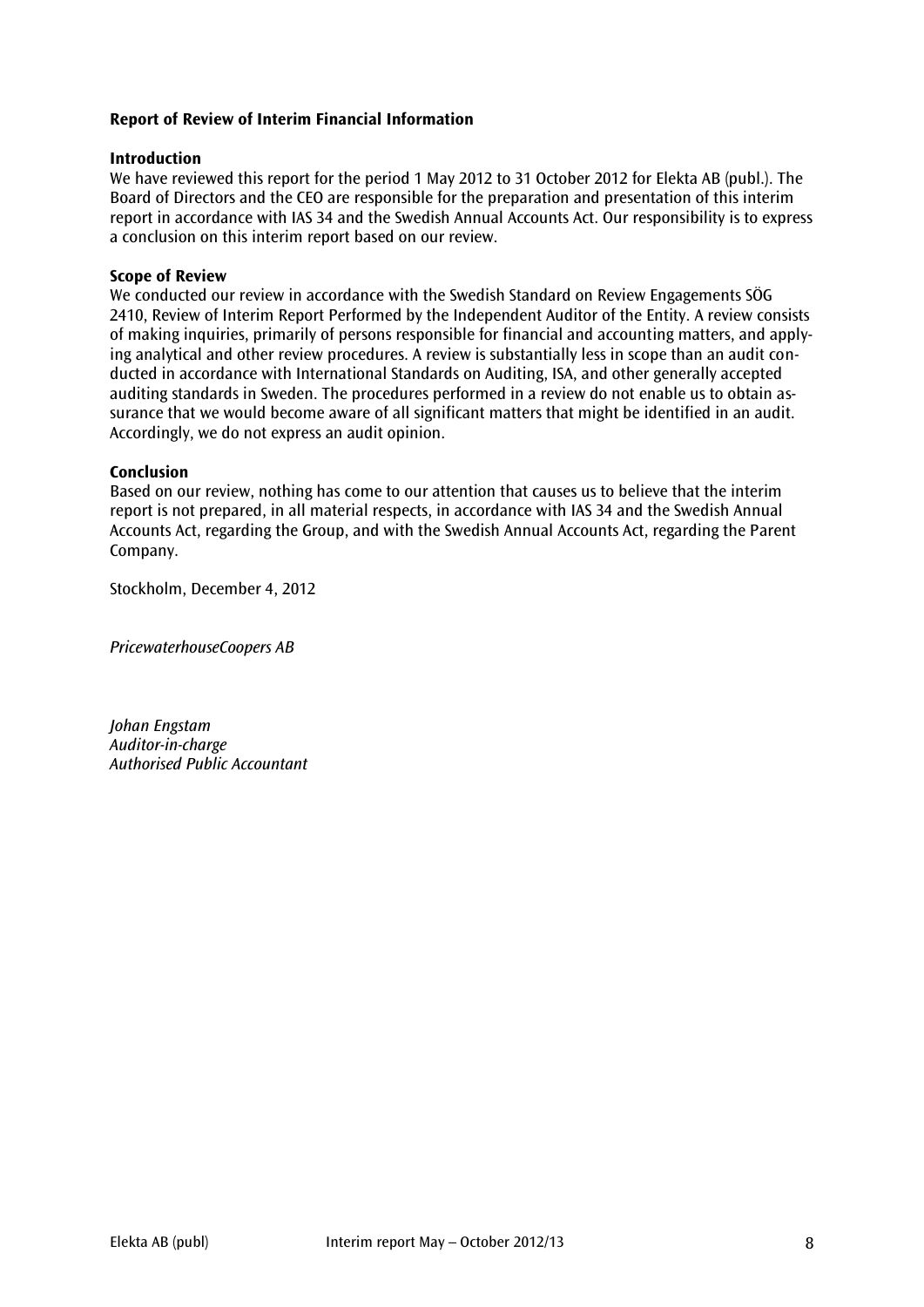# **Conference call**

Elekta will host a telephone conference 10:00 CET on December 4, with President and CEO Tomas Puusepp and CFO Håkan Bergström.

To take part in the conference call, please dial in about 5-10 minutes in advance and use the access code 925300. Swedish dial-in number: +46 (0)8 5052 0110, UK dial-in number: +44 (0)20 7162 0077, US dial-in number: + 1 877 491 0064.

The telephone conference will also be broadcasted over the internet (listen only). Please use the link: [http://webeventservices.reg.meeting-stream.com/71577\\_elekta](http://webeventservices.reg.meeting-stream.com/71577_elekta)

## **Financial information**

Interim report May – January 2012/13 March 5, 2013 Year-end report May – April 2012/13 June 5, 2013

# **For further information, please contact:**

Håkan Bergström, CFO, Elekta AB (publ) +46 8 587 25 547, hakan.bergstrom@elekta.com

Johan Andersson Melbi, Director Investor Relations, Elekta AB (publ) +46 8 587 25 415, [johan.anderssonmelbi@elekta.com](mailto:johan.anderssonmelbi@elekta.com)

## **Elekta AB (publ)**

Corporate registration number 556170-4015 Box 7593, SE 103 93 Stockholm, Sweden

The above information is such that Elekta AB (publ) shall make public in accordance with the Securities Market Act and/or the Financial Instruments Trading Act. The information was published at 07:30 CET on December 4, 2012.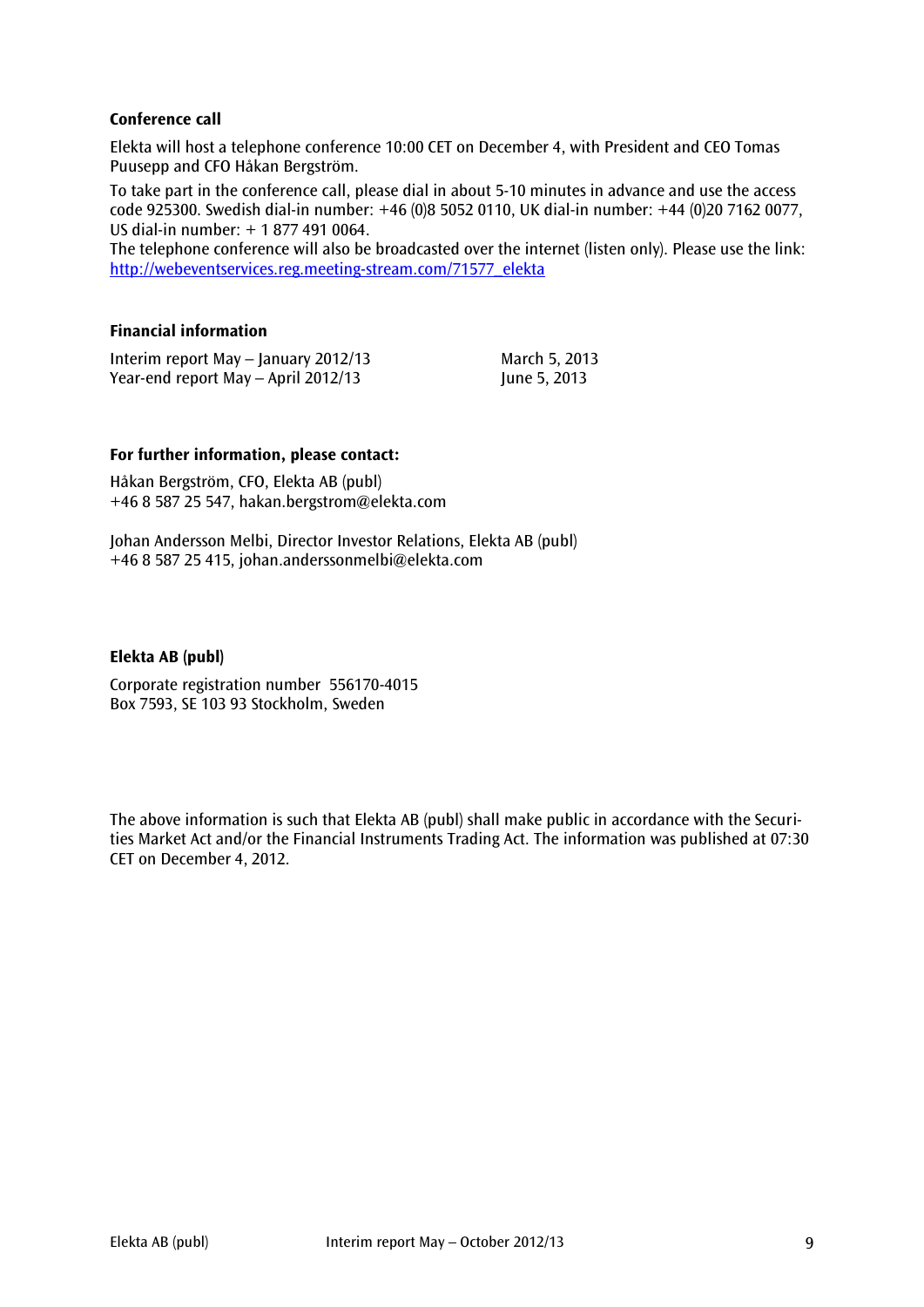# **Accounting principles**

This interim report is prepared, with regard to the Group, according to IAS 34 and the Swedish Annual Accounts Act and, with regard to the Parent Company, according to the Swedish Annual Accounts Act and RFR 2. The accounting principles applied correspond to those presented in the Annual Report 2011/12 with exceptions related to a limited number of revised standards and interpretations which are effective and applied from the fiscal year 2012/13. The changes have not had any material impact on the financial reports.

| <b>Exchange rates</b> |          |         | Average rate               |       | <b>Closing rate</b> |         |        |  |
|-----------------------|----------|---------|----------------------------|-------|---------------------|---------|--------|--|
|                       |          |         | May - Oct May - Oct Change |       | Oct 31,             | Apr 30, | Change |  |
| Country               | Currency | 2012/13 | 2011/12                    |       | 2012                | 2012    |        |  |
| Euroland              | 1 EUR    | 8.639   | 9.107                      | $-5%$ | 8.619               | 8.900   | $-3%$  |  |
| <b>Great Britain</b>  | 1 GBP    | 10.811  | 10.370                     | 4%    | 10.684              | 10.943  | $-2%$  |  |
| Japan                 | $1$  PY  | 0.087   | 0.082                      | $6\%$ | 0.083               | 0.084   | $-1%$  |  |
| <b>United States</b>  | 1 USD    | 6.834   | 6.445                      | $6\%$ | 6.633               | 6.721   | $-1%$  |  |

Regarding foreign group companies, order bookings and income statement are translated at average exchange rates for the reporting period while order backlog and balance sheet are translated at closing exchange rates.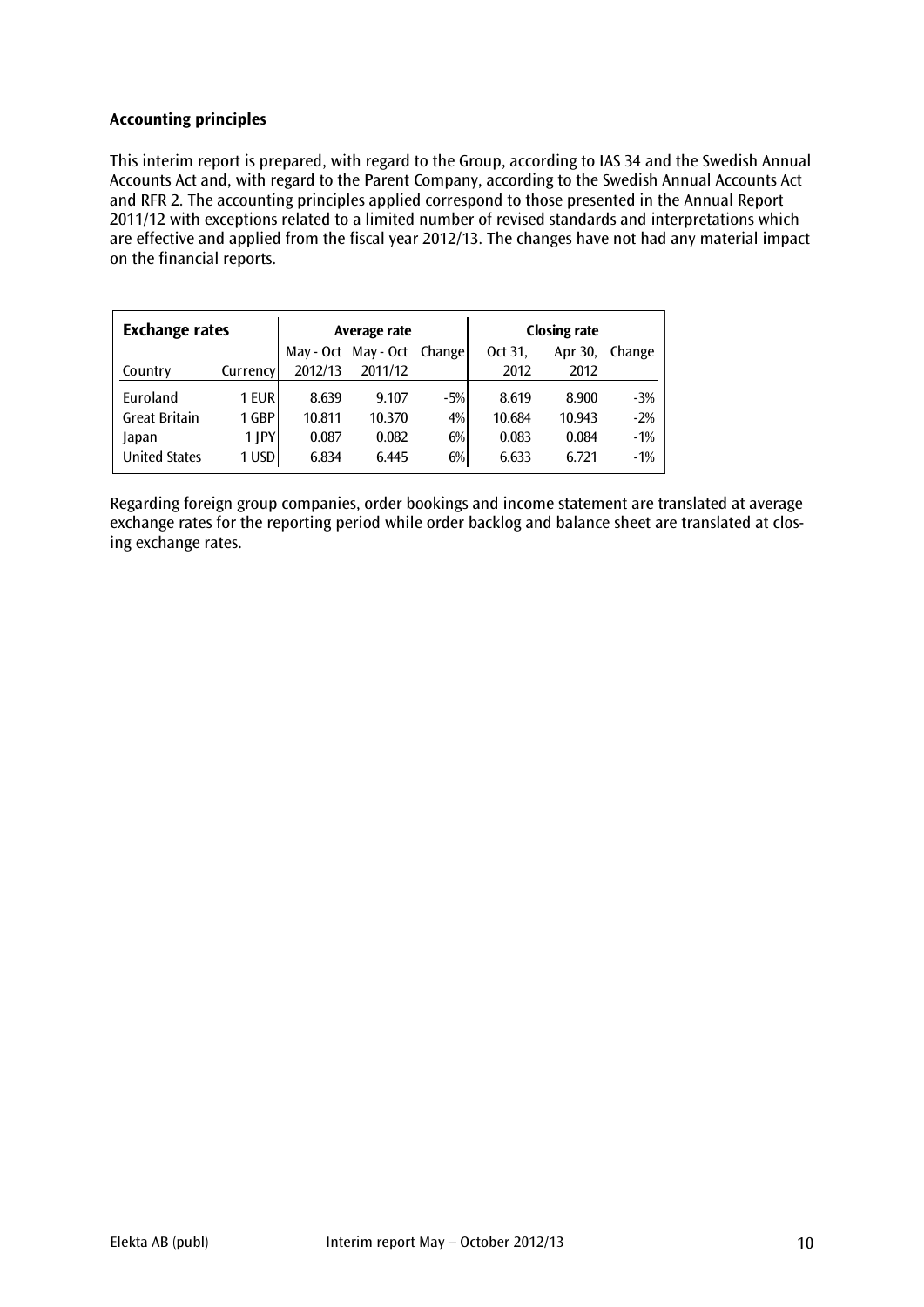#### **CONSOLIDATED INCOME STATEMENT AND STATEMENT OF COMPREHENSIVE INCOME**

| <b>SEK M</b>                                                                              | 3 months             | 3 months             | 6 months             | 6 months              | 12 months          | 12 months            |
|-------------------------------------------------------------------------------------------|----------------------|----------------------|----------------------|-----------------------|--------------------|----------------------|
| <b>Income statement</b>                                                                   | Aug - Oct<br>2012/13 | Aug - Oct<br>2011/12 | May - Oct<br>2012/13 | May - Oct<br>2011/12  | rolling<br>2011/12 | May - Apr<br>2011/12 |
| Net sales                                                                                 | 2,485                | 1,936                | 4,180                | 3,364                 | 9,864              | 9,048                |
| Cost of products sold                                                                     | $-1,333$             | $-1,089$             | $-2,283$             | $-1,906$              | $-5,208$           | $-4,831$             |
| <b>Gross income</b>                                                                       | 1,152                | 847                  | 1,897                | 1,458                 | 4,656              | 4,217                |
| Selling expenses                                                                          | $-310$               | $-266$               | $-598$               | $-494$                | $-1,188$           | $-1,084$             |
| Administrative expenses                                                                   | $-230$               | $-187$               | $-436$               | $-355$                | $-835$             | $-754$               |
| R&D expenses                                                                              | $-178$               | $-152$               | $-377$               | $-291$                | $-690$             | $-604$               |
| Exchange rate differences                                                                 | $-24$                | 10                   | -6                   | 26                    | 30                 | 62                   |
| Operating result before non-recurring items                                               | 410                  | 252                  | 480                  | 344                   | 1,973              | 1,837                |
| Transaction and restructuring costs                                                       | 0                    | $-47$                | $\bf{0}$             | $-47$                 | $-121$             | $-168$               |
| Net gain from divested business<br>Other non-recurring items                              | $-10$                | 180                  | $-17$                | 180                   | $\bf{0}$<br>$-17$  | 180                  |
| <b>Operating result</b>                                                                   | 400                  | 385                  | 463                  | 477                   | 1,835              | 1,849                |
| Result from participations in associates                                                  | 2                    | $-3$                 | -8                   | $\bf{0}$              | $-9$               | $-1$                 |
| Interest income                                                                           | 6                    | 12                   | 16                   | 20                    | 41                 | 45                   |
| Interest expenses and similar items                                                       | -55                  | $-54$                | $-96$                | -92                   | $-204$             | $-200$               |
| Exchange rate differences                                                                 | $\bf{0}$             | 10                   | $-1$                 | 10                    | 4                  | 15                   |
| Income before tax                                                                         | 353                  | 350                  | 374                  | 415                   | 1,667              | 1,708                |
| Income taxes                                                                              | $-95$                | $-101$               | $-101$               | $-120$                | $-461$             | -480                 |
| Net income                                                                                | 258                  | 249                  | 273                  | 295                   |                    |                      |
|                                                                                           |                      |                      |                      |                       | 1,206              | 1,228                |
| Net income attributable to:                                                               |                      |                      |                      |                       |                    |                      |
| Parent Company shareholders<br>Non-controlling interests                                  | 255<br>3             | 246<br>3             | 267<br>6             | 293<br>$\overline{2}$ | 1,201<br>5         | 1,227<br>1           |
|                                                                                           |                      |                      |                      |                       |                    |                      |
| Earnings per share before dilution, SEK                                                   | 0.67                 | 0.66                 | 0.70                 | 0.78                  | 3.18               | 3.26                 |
| Earnings per share after dilution, SEK                                                    | 0.67                 | 0.65                 | 0.70                 | 0.77                  | 3.16               | 3.23                 |
| Statement of comprehensive income                                                         |                      |                      |                      |                       |                    |                      |
| Net income                                                                                | 258                  | 249                  | 273                  | 295                   | 1,206              | 1,228                |
| Other comprehensive income:                                                               |                      |                      |                      |                       |                    |                      |
| Revaluation of cash flow hedges                                                           | 31                   | $-20$                | 43                   | - 88                  | 37                 | $-94$                |
| Translation differences from foreign operations                                           | 59                   | $-30$                | $-178$               | 96                    | $-103$             | 171                  |
| Hedge of net investment                                                                   | 6                    | 0                    | $-3$                 | 3                     | 3                  | 9                    |
| Income tax relating to components of                                                      |                      |                      |                      |                       |                    |                      |
| other comprehensive income                                                                | $-10$                | 5                    | -11                  | 23                    | $-12$              | 22                   |
| Other comprehensive income for the period                                                 | 86                   | -45                  | $-149$               | 34                    | -75                | 108                  |
| <b>Comprehensive income for the period</b>                                                |                      | 204                  | 124                  |                       |                    |                      |
|                                                                                           | 344                  |                      |                      | 329                   | 1,131              | 1,336                |
| Comprehensive income attributable to:<br><b>Parent Company shareholders</b>               |                      |                      |                      |                       |                    |                      |
| Non-controlling interests                                                                 | 341<br>3             | 201                  | 118<br>6             | 327<br>2              | 1,126<br>5         | 1,335<br>1           |
|                                                                                           |                      |                      |                      |                       |                    |                      |
| <b>CASH FLOW</b>                                                                          |                      |                      |                      |                       |                    |                      |
| <b>SEK M</b>                                                                              |                      |                      |                      |                       |                    |                      |
|                                                                                           |                      |                      |                      |                       |                    |                      |
| Operating cash flow<br>Change in working capital                                          | 276<br>249           | 224<br>$-70$         | 266<br>171           | 255<br>114            | 1,587<br>$-584$    | 1,576<br>-641        |
|                                                                                           |                      |                      |                      |                       |                    |                      |
| Cash flow from operating activities                                                       | 525                  | 154                  | 437                  | 369                   | 1,003              | 935                  |
| <b>Investing activities</b>                                                               | $-127$               | $-112$               | $-214$               | $-187$                | $-459$             | -432                 |
| <b>Cash flow after investments</b><br>Business combinations and investments in associates | 398<br>2             | 42<br>$-3,139$       | 223<br>$-77$         | 182<br>$-3,171$       | 544<br>-72         | 503<br>$-3,166$      |
| Cash flow after investments and business combinations                                     | 400                  | $-3,097$             | 146                  | $-2,989$              | 472                | $-2,663$             |
| Cash flow from financing activities                                                       | -446                 | 579                  | $-421$               | 1,963                 | 780                | 3,164                |
| Cash flow for the period                                                                  | -46                  | $-2,518$             | $-275$               | $-1,026$              | 1,252              | 501                  |
|                                                                                           |                      |                      |                      |                       |                    |                      |
| Exchange rate differences                                                                 | -7                   | 66                   | -31                  | 27                    | -27                | 31                   |
| Change in cash and cash equivalents for the period                                        | $-53$                | $-2,452$             | $-306$               | -999                  | 1,225              | 532                  |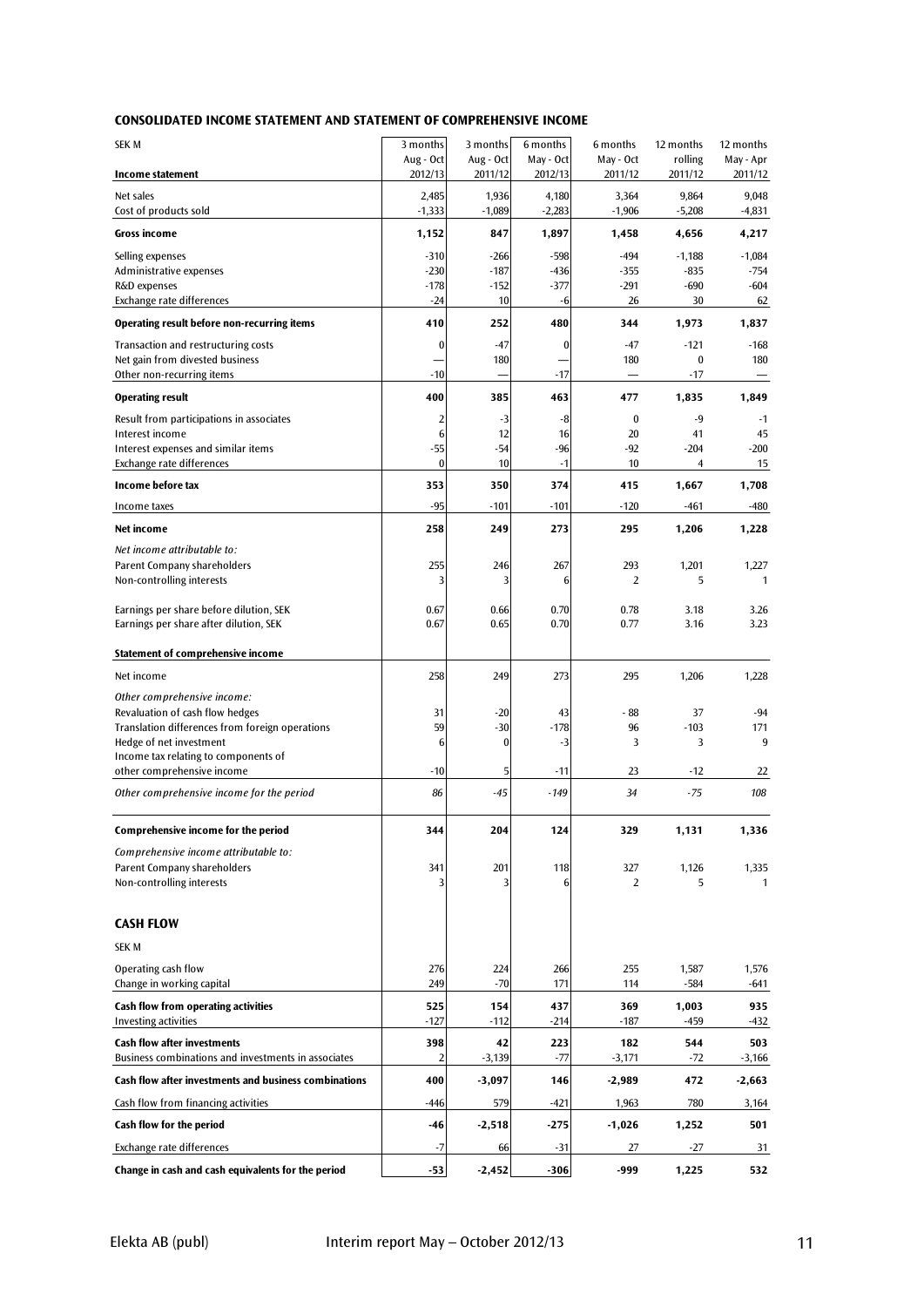#### **CONSOLIDATED BALANCE SHEET**

| <b>SEK M</b>                            | Oct 31, | Oct 31, | Apr 30, |
|-----------------------------------------|---------|---------|---------|
|                                         | 2012    | 2011    | 2012    |
| <b>Non-current assets</b>               |         |         |         |
| Intangible assets                       | 6,424   | 6,304   | 6,457   |
| Tangible fixed assets                   | 411     | 387     | 407     |
| <b>Financial assets</b>                 | 231     | 89      | 147     |
| Deferred tax assets                     | 137     | 257     | 233     |
| <b>Total non-current assets</b>         | 7,203   | 7,037   | 7,244   |
| <b>Current assets</b>                   |         |         |         |
| Inventories                             | 916     | 763     | 755     |
| Accounts receivable                     | 2,631   | 2,162   | 2,692   |
| Other current receivables               | 2,325   | 1,638   | 2,649   |
| Cash and cash equivalents               | 1,589   | 364     | 1,895   |
| <b>Total current assets</b>             | 7,461   | 4,927   | 7,991   |
| <b>Total assets</b>                     | 14,664  | 11,964  | 15,235  |
| Elekta's owners' equity                 | 4,691   | 3,819   | 4,999   |
| Non-controlling interests               | 8       | 13      | 11      |
| <b>Total equity</b>                     | 4,699   | 3,832   | 5,010   |
| <b>Non-current liabilities</b>          |         |         |         |
| Long-term interest-bearing liabilities  | 4,371   | 2,124   | 4,417   |
| Deferred tax liabilities                | 619     | 576     | 675     |
| Other long-term liabilities             | 194     | 141     | 192     |
| <b>Total non-current liabilities</b>    | 5,184   | 2,841   | 5,284   |
| <b>Current liabilities</b>              |         |         |         |
| Short-term interest-bearing liabilities | 114     | 1,208   | 113     |
| Accounts payable                        | 758     | 550     | 842     |
| Advances from customers                 | 1,281   | 1,106   | 1,086   |
| Other current liabilities               | 2,628   | 2,427   | 2,900   |
| <b>Total current liabilities</b>        | 4,781   | 5,291   | 4,941   |
| <b>Total equity and liabilities</b>     | 14,664  | 11,964  | 15,235  |
| Assets pledged                          | 7       | 3       | 7       |
| <b>Contingent liabilities</b>           | 77      | 48      | 68      |

#### **CHANGES IN EQUITY**

| <b>SEK M</b>                              | Oct 31, | Oct 31, | Apr 30, |
|-------------------------------------------|---------|---------|---------|
|                                           | 2012    | 2011    | 2012    |
| <b>Attributable to Elekta's owners</b>    |         |         |         |
| Opening balance                           | 4,999   | 3,832   | 3,832   |
| Comprehensive income for the period       | 118     | 327     | 1,335   |
| Incentive programs including deferred tax | -1      | -3      | 6       |
| <b>Exercise of warrants</b>               | 51      | 39      | 115     |
| Option value convertible loan             |         |         | 86      |
| Dividend                                  | $-476$  | $-376$  | $-376$  |
| Total                                     | 4,691   | 3,819   | 4,999   |
| Attributable to non-controlling interests |         |         |         |
| Opening balance                           | 11      |         | 1       |
| Dividend                                  | -9      |         |         |
| <b>Business combination</b>               |         | 10      | 10      |
| Comprehensive income for the period       | 6       | 2       |         |
| Total                                     | 8       | 13      | 11      |
| <b>Closing balance</b>                    | 4,699   | 3,832   | 5,010   |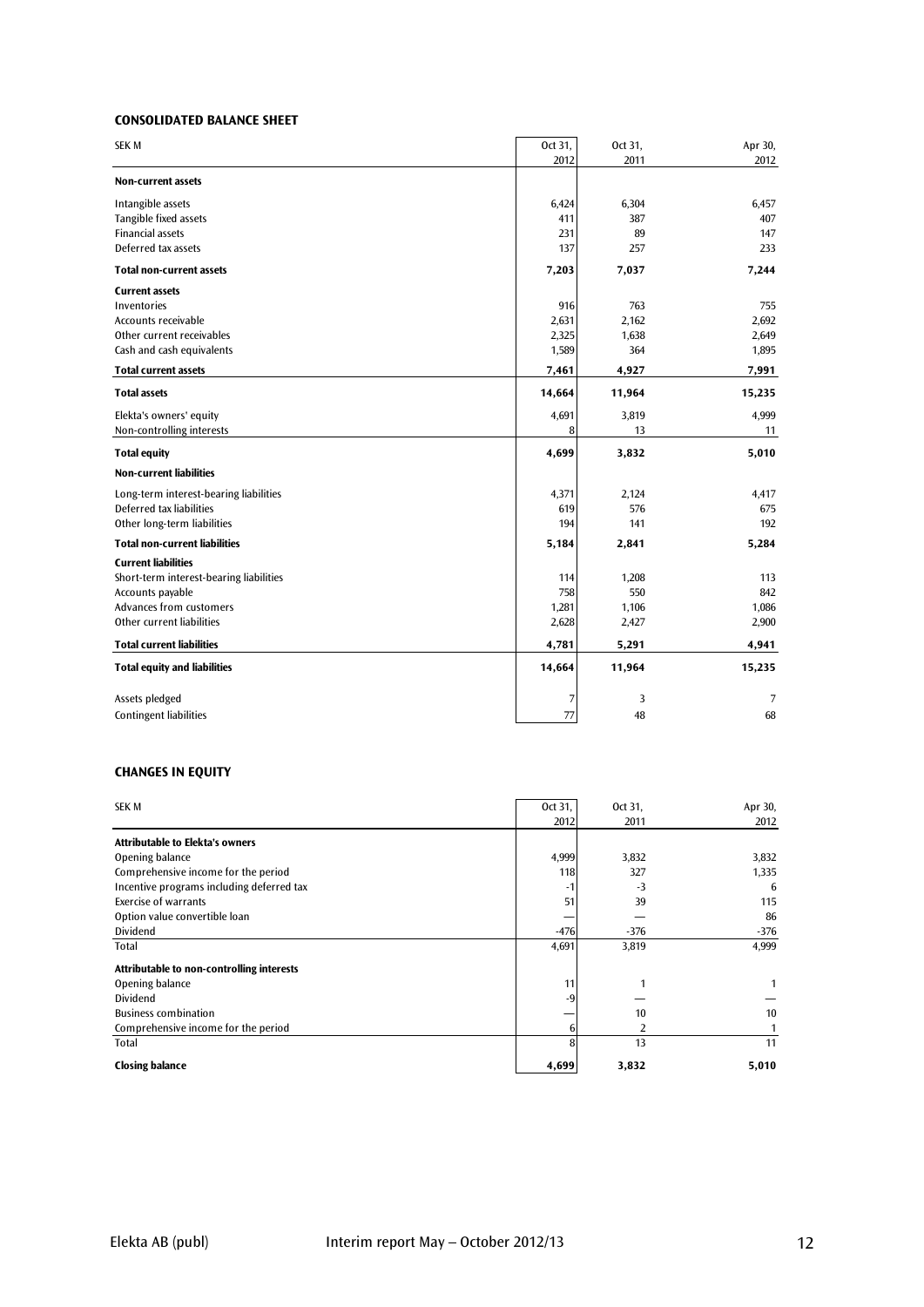| <b>KEY FIGURES</b>             | 12 months<br>May - Apr | 12 months<br>May - Apr | 12 months<br>May - Apr | 12 months<br>May - Apr | 12 months<br>May - Apr | 6 months<br>May -Oct | 6 months<br>May -Oct |
|--------------------------------|------------------------|------------------------|------------------------|------------------------|------------------------|----------------------|----------------------|
|                                | 2007/08                | 2008/09                | 2009/10                | 2010/11                | 2011/12                | 2011/12              | 2012/13              |
|                                |                        |                        |                        |                        |                        |                      |                      |
| Order bookings, SEK M          | 5,882                  | 7,656                  | 8,757                  | 9,061                  | 10,815                 | 4,402                | 5,224                |
| Net sales, SEK M               | 5,081                  | 6,689                  | 7,392                  | 7,904                  | 9,048                  | 3,364                | 4,180                |
| Operating result, SEK M        | 650                    | 830                    | 1,232                  | 1,502                  | 1,849                  | 477                  | 463                  |
| Operating margin before non-   |                        |                        |                        |                        |                        |                      |                      |
| recurring items                | 13%                    | 12%                    | 17%                    | 19%                    | 20%                    | 10%                  | 11%                  |
| Operating margin               | 13%                    | 12%                    | 17%                    | 19%                    | 20%                    | 14%                  | 11%                  |
| Profit margin                  | 12%                    | 12%                    | 16%                    | 19%                    | 19%                    | 12%                  | 9%                   |
| Shareholders' equity, SEK M    | 1,813                  | 2,555                  | 3,244                  | 3,833                  | 5,010                  | 3,832                | 4,699                |
| Capital employed, SEK M        | 3,262                  | 4,182                  | 4,283                  | 4,714                  | 9,540                  | 7,164                | 9,184                |
| Equity/assets ratio            | 29%                    | 32%                    | 38%                    | 43%                    | 33%                    | 32%                  | 32%                  |
| Net debt/equity ratio          | 0.58                   | 0.31                   | $-0.04$                | $-0.13$                | 0.53                   | 0.77                 | 0.62                 |
| Return on shareholders' equity | 23%                    | 27%                    | 30%                    | 30%                    | 29%                    | 28%                  | 27%                  |
| Return on capital employed     | 24%                    | 24%                    | 30%                    | 35%                    | 28%                    | 26%                  | 22%                  |

| <b>DATA PER SHARE</b>          | 12 months | 12 months | 12 months | 12 months                | 12 months     | 6 months   | 6 months |
|--------------------------------|-----------|-----------|-----------|--------------------------|---------------|------------|----------|
|                                | May - Apr | May - Apr | May - Apr | May - Apr                | May - Apr     | May-Oct    | May-Oct  |
|                                | 2007/08   | 2008/09   | 2009/10   | 2010/11                  | 2011/12       | 2011/12    | 2012/13  |
| Earnings per share             |           |           |           |                          |               |            |          |
| before dilution. SEK           | 1.12      | 1.50      | 2.27      | 2.76                     | 3.26          | 0.78       | 0.70     |
| after dilution, SEK            | 1.11      | 1.50      | 2.25      | 2.73                     | 3.23          | 0.77       | 0.70     |
| Cash flow per share            |           |           |           |                          |               |            |          |
| before dilution, SEK           | $-0.76$   | 1.58      | 2.63      | 1.31                     | $-7.07$       | $-7.96$    | 0.38     |
| after dilution, SEK            | $-0.76$   | 1.58      | 2.60      | 1.30                     | $-7.01$       | $-7.87$    | 0.38     |
| Shareholders' equity per share |           |           |           |                          |               |            |          |
| before dilution, SEK           | 4.93      | 6.92      | 8.74      | 10.22                    | 13.19         | 10.15      | 12.32    |
| after dilution, SEK            | 5.01      | 6.92      | 9.38      | 10.61                    | 13.31         | 10.46      | 12.27    |
| Average number of shares       |           |           |           |                          |               |            |          |
| before dilution, 000s          | 368,798   | 368,114   | 368,832   | 373,364                  | 376,431       | 375,459    | 380,189  |
| after dilution, 000s           | 369,917   | 368,114   | 371,780   | 378,028                  | 380,125       | 379,783    | 381,589  |
| Number of shares at closing    |           |           |           |                          |               |            |          |
| before dilution, 000s          | 366,281   | 368,498   | 371,181   | $374,951$ <sup>*</sup> ) | 378,991 $*$ ) | 376,321 *) | 380,799  |
| after dilution, 000s           | 368,979   | 368,498   | 383,580   | 383,618                  | 384,284       | 383,565    | 382,199  |

Dilution 2007/08 refers to warrants program 2004/2008. Dilution 2009/10 - 2011/12 refers to warrants programs 2007/2012 and 2008/2012 and share program 2009/2012, 2010/2013 and 2011/2014. Dilution 2012/13 refers to share program 2009/2012, 2010/2013 and 2011/2014.

In September a 4:1 share split was conducted. The data per share and number of shares has been changed retroactively.

\*) Number of registered shares at closing exluding treasury shares (2,008,000 shares).

| Data per quarter     | 01      | 02      | 03      | 04      | 01      | 02      | 03      | 04      | 01      | 02      |
|----------------------|---------|---------|---------|---------|---------|---------|---------|---------|---------|---------|
| <b>SEK M</b>         | 2010/11 | 2010/11 | 2010/11 | 2010/11 | 2011/12 | 2011/12 | 2011/12 | 2011/12 | 2012/13 | 2012/13 |
| Order bookings       | 1.889   | 2.238   | 1.914   | 3.020   | 1.700   | 2.702   | 2.784   | 3.629   | 2.252   | 2.972   |
| Net sales            | 1.627   | 1.879   | 1.822   | 2.576   | 1.428   | 1.936   | 2.565   | 3.119   | 1.695   | 2,485   |
| Operating profit     | 153     | 302     | 296     | 751     | 92      | 385     | 597     | 775     | 63      | 400     |
| Cash flow from       |         |         |         |         |         |         |         |         |         |         |
| operating activities | $-30$   | 234     | 256     | 380     | 159     | 83      | 234     | 159     | $-151$  | 525     |

| Order bookings growth based    |         |         |         |         |         |            |            |             |              |           |
|--------------------------------|---------|---------|---------|---------|---------|------------|------------|-------------|--------------|-----------|
| on unchanged exchange rates    | 01      | 02      | 03      | 04      | 01      | 02         | 03         | 04          | 01           | 02        |
| <b>SEK M</b>                   | 2010/11 | 2010/11 | 2010/11 | 2010/11 | 2011/12 | 2011/12    | 2011/12    | 2011/12     | 2012/13      | 2012/13   |
| North and South America        | 0%      | 9%      | 79%     | $-14%$  | 9%      | $8\%$ **)  | $1\% * *$  | $20\%$ **)  | $28\% * *$ ) | $13\%$ *) |
| Europe, Middle East and Africa | 41%     | $-16%$  | $-25%$  | 35%     | $-24%$  | $31\%$ **) | $34\% **$  | $-8\% *$    | $-3\% * *$ ) | $4\% *$   |
| Asia Pacific                   | 16%     | 42%     | $-5%$   | 25%     | 38%     | $6\%$ **)  | $-4\% * *$ | $19\%$ **)  | $11\% *$     | $17\%$ *) |
| Group                          | 19%     | 7%      | 7%      | 9%      | 2%      | $14\%$ **) | $11\%$ **) | $11\% * \*$ | $13\% *^*$   | $11\%$ *) |

\*) calculated for comparable units

\*\*) excluding Nucletron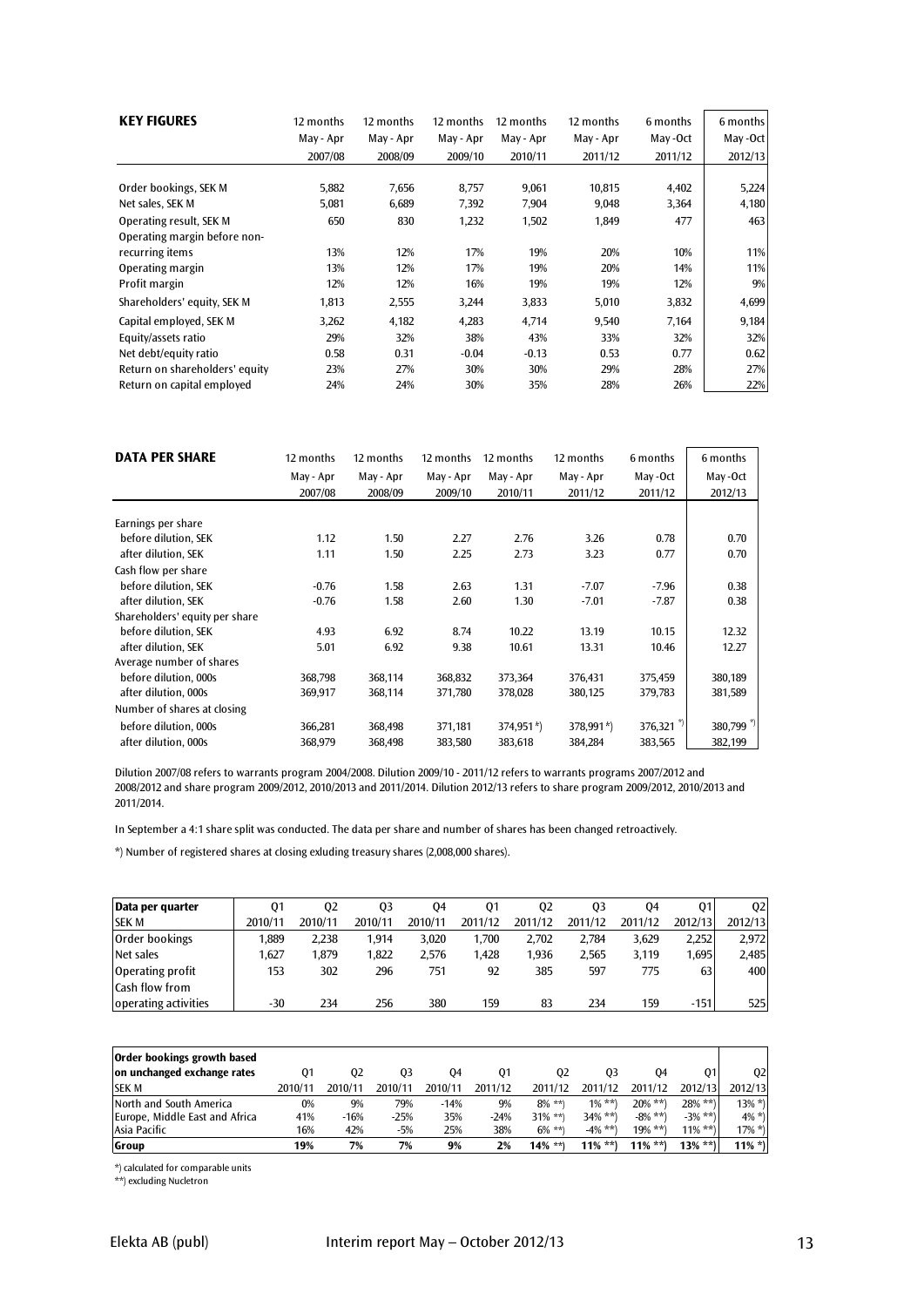#### **Segment reporting**

Elekta applies geographical segmentation. Order bookings, net sales and contribution margin for respective region are reported to Elekta's CFO and CEO (chief operating decision maker). In the regions' operating expenses cost of products sold and expenses are directly attributable to the respective region reported. Global costs for R&D, marketing, management of product supply centers and Parent Company are not allocated per region. Currency exposure is concentrated to product supply centers. The majority of exchange differences in operations are reported in global costs.

| <b>Segment reporting</b><br>May-Oct 2012/13 |                            |                                   |              |             |                     |
|---------------------------------------------|----------------------------|-----------------------------------|--------------|-------------|---------------------|
| <b>SEK M</b>                                | North and<br>South America | Europe, Africa<br>and Middle East | Asia Pacific | Group total | % of<br>net sales   |
| Net sales                                   | 1,485                      | 1,344                             | 1,351        | 4,180       |                     |
| Operating expenses                          | $-998$                     | $-926$                            | $-958$       | $-2,882$    | 69%                 |
| <b>Contribution margin</b>                  | 487                        | 418                               | 393          | 1,298       | 31%                 |
| Contribution margin, %                      | 33%                        | 31%                               | 29%          |             |                     |
| Global costs                                |                            |                                   |              | $-818$      | 20%                 |
| Operating result before non-recurring items |                            |                                   |              | 480         | 11%                 |
| Non-recurring items                         |                            |                                   |              | $-17$       |                     |
| <b>Operating result</b>                     |                            |                                   |              | 463         | 11%                 |
| Net financial items                         |                            |                                   |              | $-89$       |                     |
| Income before tax                           |                            |                                   |              | 374         |                     |
| May-Oct 2011/12                             |                            |                                   |              |             |                     |
|                                             | North and                  | Europe, Africa                    | Asia Pacific | Total       | % of                |
| SEK M                                       | South America              | and Middle East                   |              |             | net sales           |
| Net sales                                   | 1,247                      | 1,106                             | 1,011        | 3,364       |                     |
| <b>Operating expenses</b>                   | $-862$                     | $-779$                            | $-740$       | $-2,381$    | 71%                 |
| <b>Contribution margin</b>                  | 385                        | 327                               | 271          | 983         | 29%                 |
| Contribution margin, %                      | 31%                        | 30%                               | 27%          |             |                     |
| Global costs                                |                            |                                   |              | $-639$      | 19%                 |
| Operating result before non-recurring items |                            |                                   |              | 344         | 10%                 |
| Non-recurring items                         |                            |                                   |              | 133         |                     |
| <b>Operating result</b>                     |                            |                                   |              | 477         | 14%                 |
| Net financial items                         |                            |                                   |              | $-62$       |                     |
| Income before tax                           |                            |                                   |              | 415         |                     |
| May-Apr 2011/12                             |                            |                                   |              |             |                     |
| SEK M                                       | North and<br>South America | Europe, Africa<br>and Middle East | Asia Pacific | Group total | $%$ of<br>net sales |
| Net sales                                   | 3,122                      | 3,206                             | 2,720        | 9,048       |                     |
| Operating expenses                          | $-1,981$                   | $-2,095$                          | $-1,854$     | $-5,930$    | 66%                 |
| <b>Contribution margin</b>                  | 1,141                      | 1,111                             | 866          | 3,118       | 34%                 |
| Contribution margin, %                      | 37%                        | 35%                               | 32%          |             |                     |
| Global costs                                |                            |                                   |              | $-1,281$    | 14%                 |
| Operating result before non-recurring items |                            |                                   |              | 1,837       | 20%                 |
| Non-recurring items                         |                            |                                   |              | 12          |                     |
| <b>Operating result</b>                     |                            |                                   |              | 1,849       | 20%                 |
| Net financial items                         |                            |                                   |              | $-141$      |                     |
| Income before tax                           |                            |                                   |              | 1,708       |                     |
| Rolling 12 months Nov-Oct 2011/12           |                            |                                   |              |             |                     |
| <b>SEK M</b>                                | North and<br>South America | Europe, Africa<br>and Middle East | Asia Pacific | Group total | % of<br>net sales   |
| Net sales                                   | 3,360                      | 3,444                             | 3,060        | 9,864       |                     |
| <b>Operating expenses</b>                   | $-2,117$                   | $-2,242$                          | $-2,072$     | $-6,431$    | 65%                 |
| <b>Contribution margin</b>                  | 1,243                      | 1,202                             | 988          | 3,433       | 35%                 |
| Contribution margin, %                      | 37%                        | 35%                               | 32%          |             |                     |
| Global costs                                |                            |                                   |              | $-1,460$    | 15%                 |
| Operating result before non-recurring items |                            |                                   |              | 1,973       | 20%                 |
| Non-recurring items                         |                            |                                   |              | $-138$      |                     |
| <b>Operating result</b>                     |                            |                                   |              | 1,835       | 19%                 |
| Net financial items                         |                            |                                   |              | $-168$      |                     |
| Income before tax                           |                            |                                   |              | 1.667       |                     |

Elekta's operations are characterized by significant quarterly variations in delivery volumes and product mix, which have a direct impact on net sales and profits. This is accentuated when the operation is split into segments as is the impact of currency fluctuations between the years.